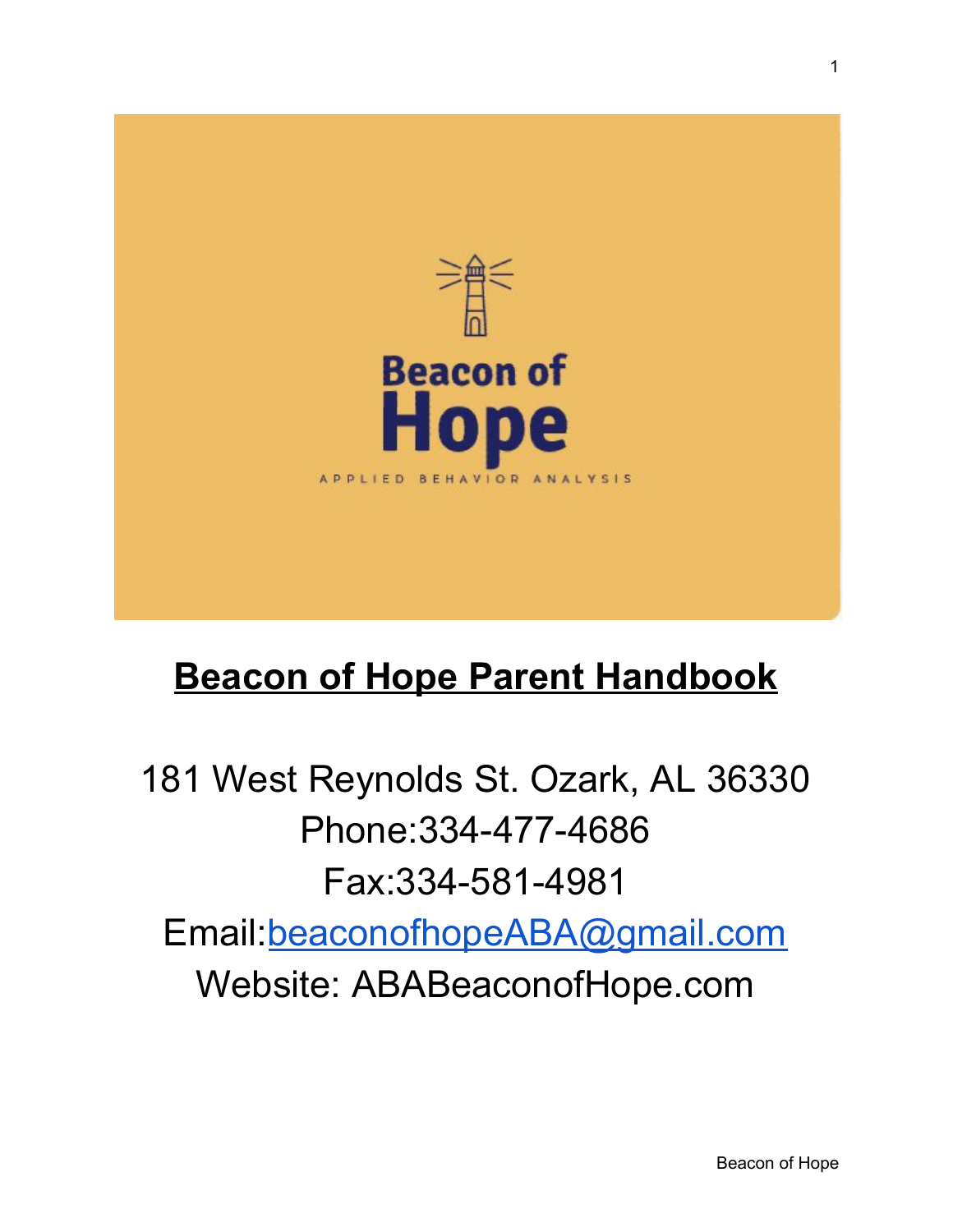#### **Table of Contents**

- **1. Senior Staff Members**
- **2. Mission and Program overview**
- **3. Attendance and Payment Policy**
- **4. Client Services**
- **5. Parent meetings and training**
- **6. Parent Involvement**

## **General Policies**

- **1. Items Needed**
- **2. Toileting and Diapering**
- **3. Transportation**
- **4. Setting of Therapy**
- **5. Conflict of Interest**
- **6. Communication**
- **7. Reporting Child Abuse and Neglect**
- **8. Social Media Policy**

**Emergency and Security Procedures**

- **1. Reporting of Communicable Diseases**
- **2. Inclement Weather Policy**
- **3. Drop off and Pick up Procedures**
- **4. Emergency Preparedness Plan**

## **Health Care Procedures**

- **1. Client Records**
- **2. Accidents/ illness and injuries**
- **3. Medication Administration**
- **4. HIPPA and Confidentiality Policy**
- **5. Complaints**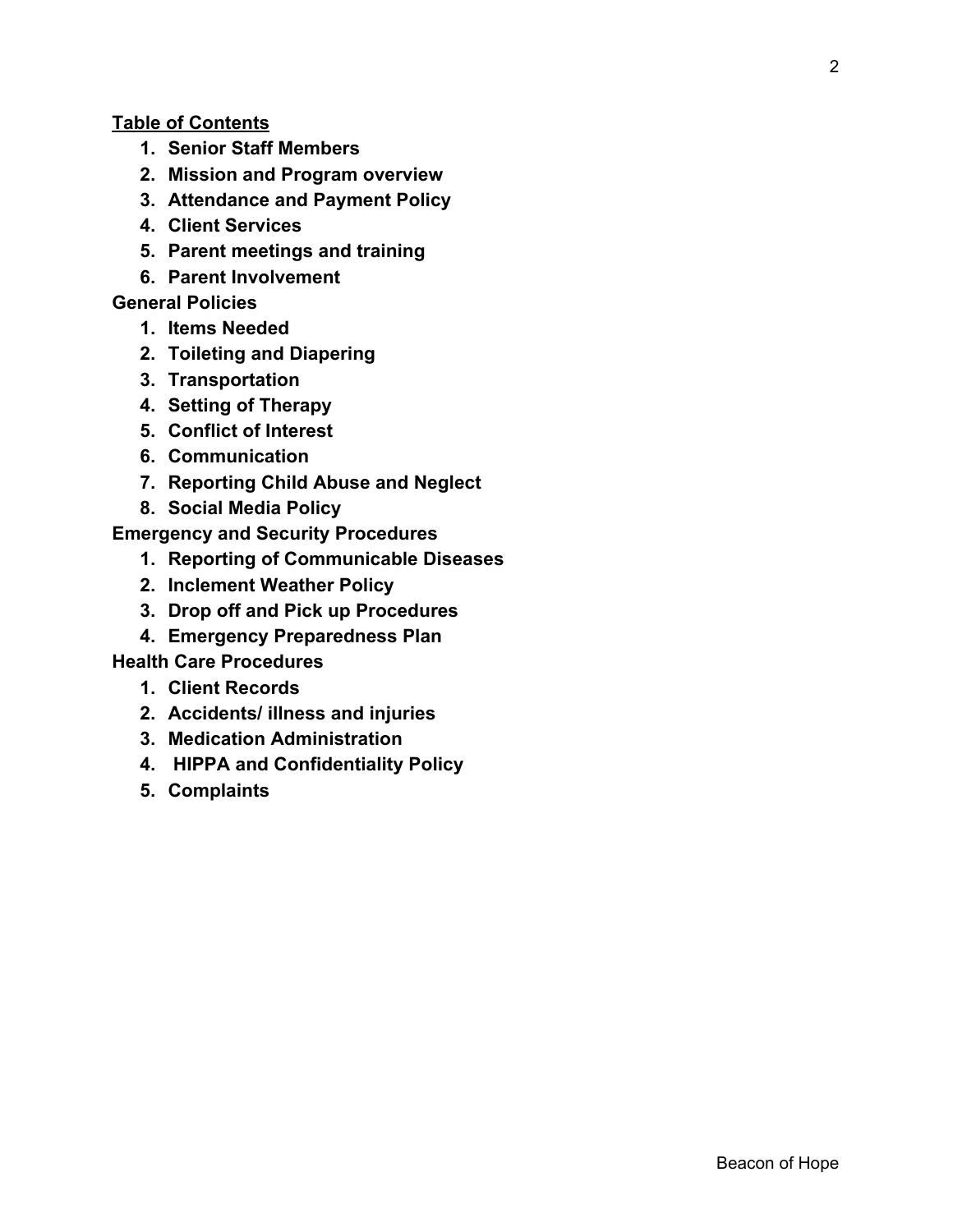## **About Us**

Beacon of Hope is owned and operated by Shelby DiPilla. Shelby is a board-certified behavior analyst (BCBA) and Licensed Behavior Analyst (LBA) who is committed to the Ozark and Wiregrass area and works hard to serve clients from this previously underserved area. Beacon of Hope is the trade name for Centrum ABA which loosely translates to the Center of Applied Behavior Analysis. Both names were developed based on what Shelby wanted to convey and provide to families in the area. If at any time you have questions or concerns please feel free to bring it to her attention.



Shelby DiPilla, M.A., BCBA, LBA, Owner: Shelby DiPilla earned her Bachelor's Degree in Psychology from the University of West Florida in 2012 and a Master's Degree from the University of West Florida in Exceptional Student Education and Applied Behavior Analysis in 2014. Shelby obtained her BCBA in 2018. Shelby has experience working with clients ages 2-21 and has worked with clients with many co-morbid diagnoses along with Autism. Shelby is passionate about providing community support for those diagnosed with Autism as well as providing ABA services. In addition to owning and operating Beacon of Hope Shelby runs the Enterprise Autism group as a network leader for the Autism Society of Alabama and volunteers as an Autism Speaks Advocacy Ambassador.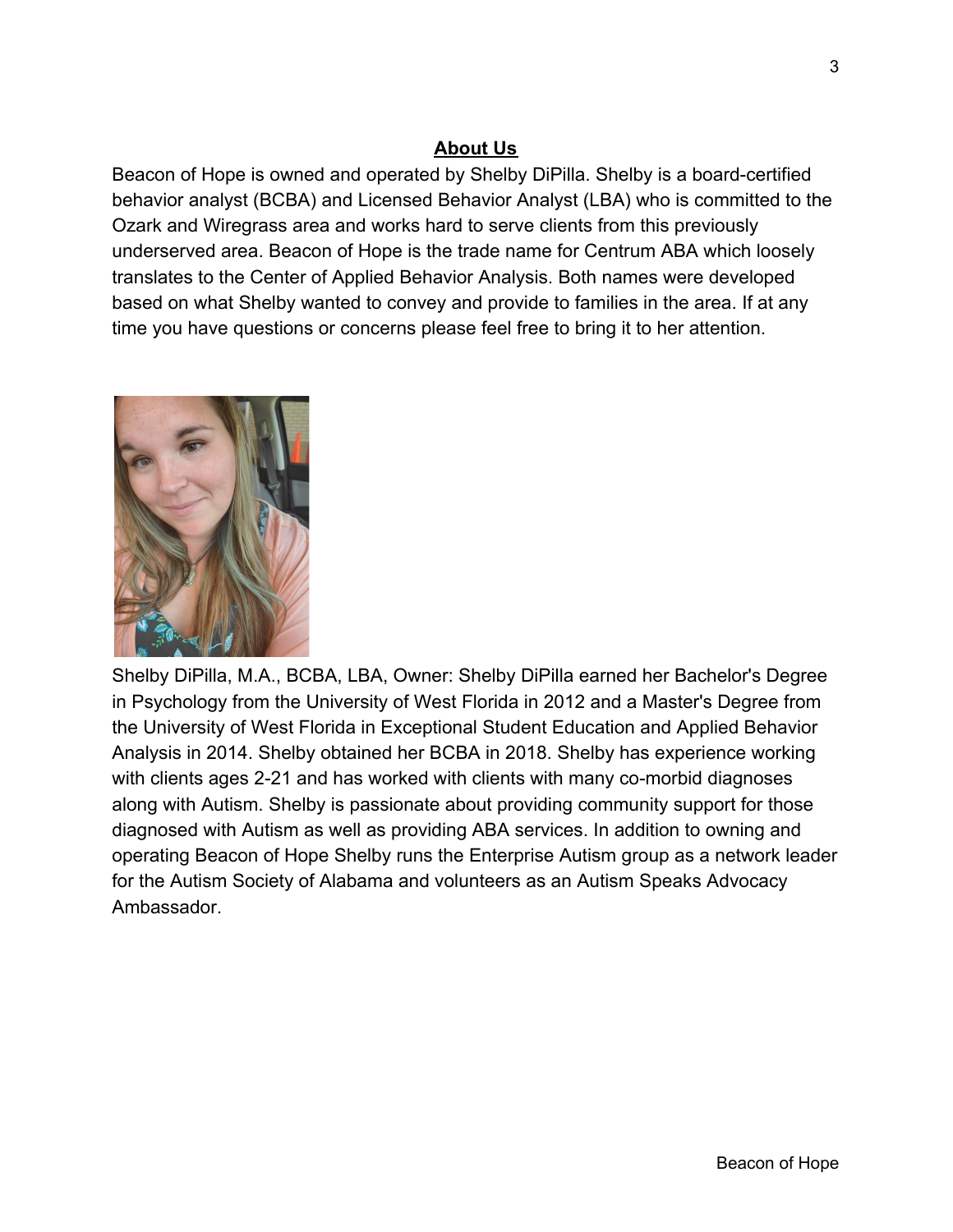#### **Mission Statement**

Beacon of Hope strives to provide excellent behavior analytic services to Ozark and the surrounding areas. We collaborate with colleagues across multiple disciplines to enhance and apply evidence-based practices.

#### **Program Overview**

Each client's program is individualized and based on his or her goals and unique learning style. Every client receives an assessment, and, in cooperation with parents, goals, and objectives are designed to meet his or her individual needs. We serve individuals from 1 year of age and up. We provide ABA in a variety of settings to best meet individual needs.

## **Attendance Policy**

Children must arrive on-time and be picked up promptly at the end of the session. This ensures appropriate services are delivered and clinician's time is effectively and efficiently utilized. Therapists will be ready to meet children at the drop off area. Parents/clients should call the Center at 334-477-4686 if they cannot meet the scheduled arrival or departure times. This will ensure that staff is prepared to receive the child or push back their next session if necessary. More than 3 cancelations in a month with less than 24 hours notice or not showing up for your appointment time will result in a meeting with your child's BCBA to discuss scheduling concerns before continuing therapy. Early pick-ups affect our schedule and take away from your child's medically necessary therapy times. More than 3 early pickups in a month with less than 24 hours notice will result in a meeting with your child's BCBA to discuss scheduling concerns before continuing therapy. If vacations or extended time away from therapy is needed please notify us as far in advance as possible.

 Late arrivals take away from the daily planned therapy schedule for your child and it also affects the flow of therapy. Consistent unscheduled late arrivals will result in a meeting with your child's BCBA to discuss scheduling concerns before continuing therapy. If attendance continues to be a problem than your child's hours may be affected.

We do our best to avoid cancellation of sessions due to therapist illness but it may occur. If your session has to be canceled you will be notified as early as possible. We will attempt to limit cancellation to once per month per client due to illness.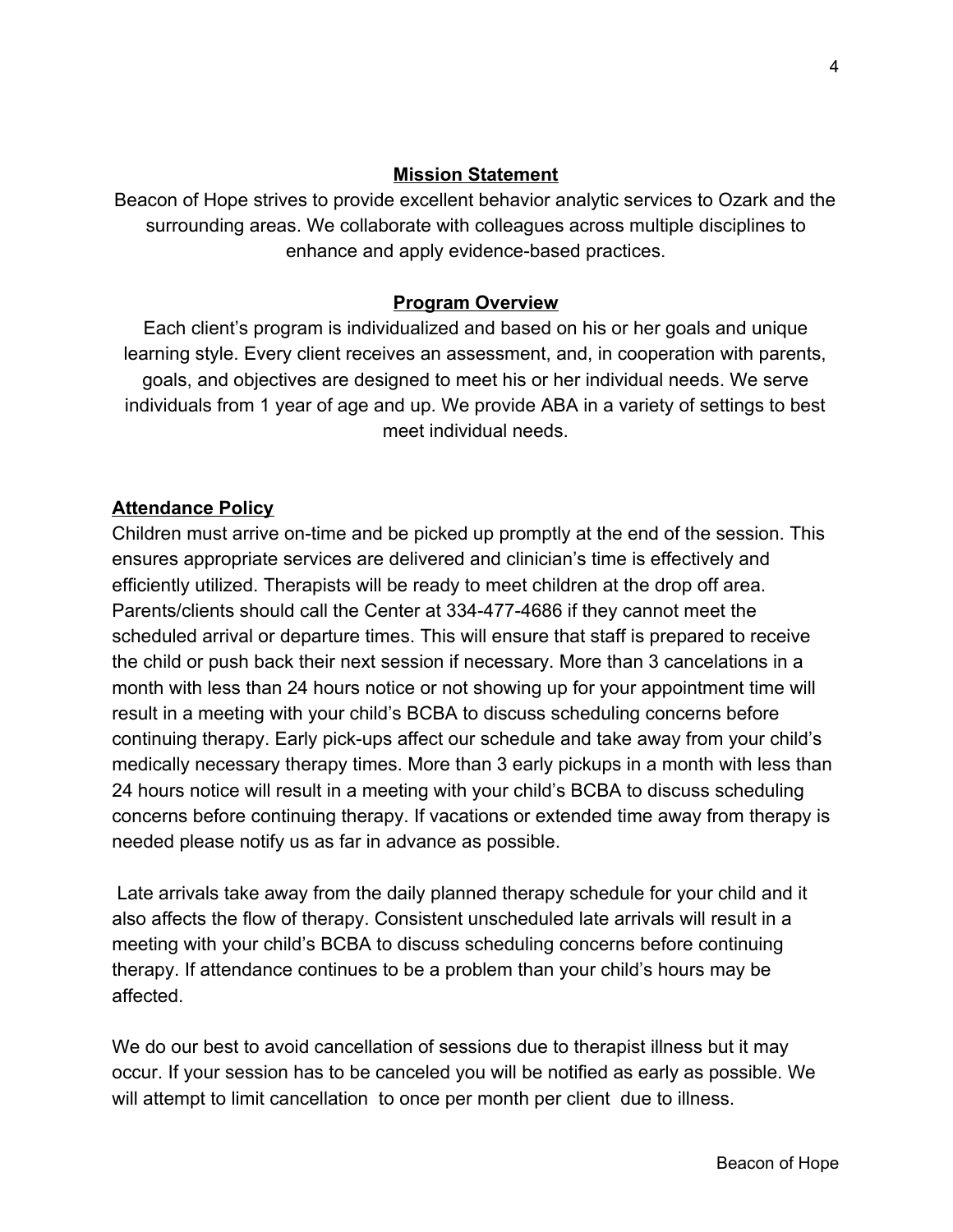Beacon of Hope may have holiday closures. Beacon of Hope will be closed for Good Friday, 4th of July, the day before and day of Thanksgiving, Christmas Eve, Christmas Day, and New Years day. We will have a modified schedule on days that schools are closed. Beacon of Hope may close early for other holidays with advance notice. Once a month on a Friday Beacon of Hope closes at 3pm for staff training.

Beacon of Hope is open from 8am-5pm Monday- Friday. We are open Saturday by appointment only.

#### **Payment Policy**

Beacon of Hope accepts Tricare, Blue Cross Blue Shield, Medicaid, and private pay. Beacon of Hope is a trade name for the business and on your bill it will show up as Centrum ABA. If using medical insurance there are requirements that must be met for the payer in order to start and continue therapy. Please assist with documentation when requested.

Co-Pays are due the day that services are rendered. Co-pays more than 30 days late will result in a \$10 fee each calendar month that it is not received. Private Pay fees are due 30 days after the services are rendered. Invoices will be sent to caregivers. Private Pay invoices that are more than 30 days late will result in a \$50 late fee. Private Pay invoices that are not received within 60 days after the due date may result in termination of treatment. Payments can be made in cash, card, or check.

#### **Returned Check Policy**

The office will notify you immediately upon receipt of a returned check for the insufficient fund and a \$30 initial fee will be assessed. A credit card or cash payment will be due the next business day. Thereafter all payments will have to be made by credit card or cash.

#### **Client Services**

We provide Applied Behavior Analysis (ABA) therapy. ABA improves individuals' quality of life in the following areas: language, motor, social, independent skills, and academic skills. Treatment plans are based on individuals' skill deficits and target behaviors. Target behaviors are behaviors that are impeding their individual from being able to have a high quality of life. Hours of treatment are based on the individuals' skills needs. The treatment at Beacon of Hope also plans for generalization of skills and as a result, clients are expected to demonstrate skills across a variety of settings, people, and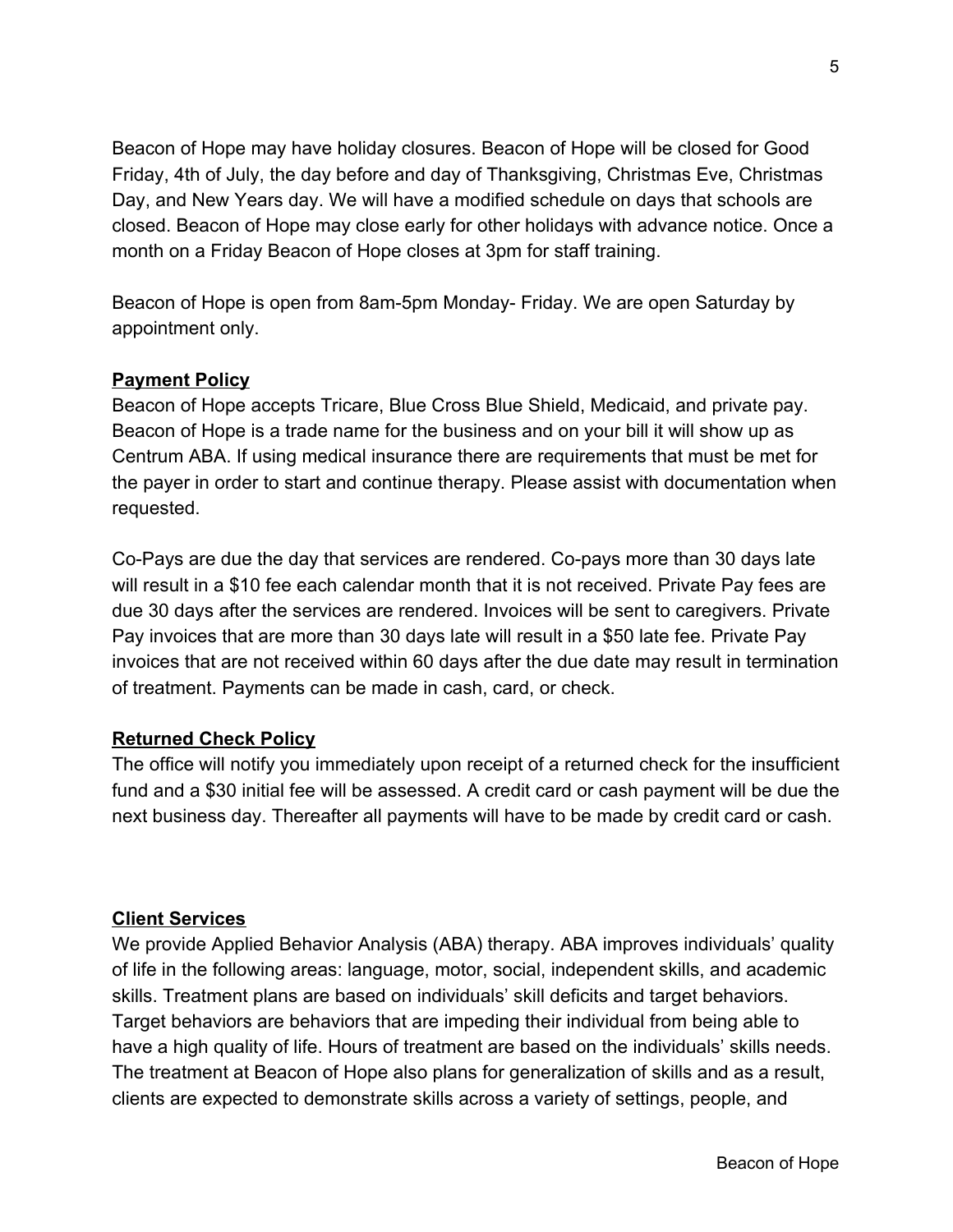multiple probes of skills. In order to measure success, data is collected during every session and evaluated by the clients's BCBA before programs are altered. Our ultimate goal is for our clients to graduate from ABA and for families to acquire the skills necessary to help the individual be as independently as possible. Client and family preferences are taken into account when treatment decisions are being made. We work to recognize the individual's wants as much as possible. Each therapist pairs with clients in order to create an atmosphere of positive learning.

Staff at Beacon of Hope are all trained in Applied Behavior Analysis. Staff have had a background check and have obtained or are working towards board credentialing. Staff not credentialed with the board are preparing for the exam and work with an RBT or BCBA closely.

## **Parent Meetings and Training**

Parents are required to attend at least one 1 hour parent training with your BCBA per month. More meetings may be needed based on treatment plans and client behaviors. Your expectations for monthly meetings are outlined in your child's treatment plan. Failure to attend meetings can result in the termination of treatment. Insurance payers require that you attend training and meet caregiver goals. Parent training will include treatment plan goals, objectives, fidelity, and review of data collected. Training may take place at the center or prearranged location. Parent training meetings will be scheduled at the beginning of each month. Upon enrollment, parents will receive a parent training binder that they are expected to bring with them to each parent meeting. Additional binders are available for \$30.

In order to schedule an additional meeting with your BCBA, please request the meeting at least one week in advance. BCBAs will not be available for meetings at pick-up or drop-off unless arranged in advance.

#### **Parent and Caregiver Involvement**

In order for the client to be successful in behavior change, it requires a team approach. Caregivers are expected to follow treatment plans and be familiar with the client's goals and programs. Data may be collected within the home and school setting and feedback is given. Coordination of care will occur with all caregivers for whom consent has been given.

## **General Policies**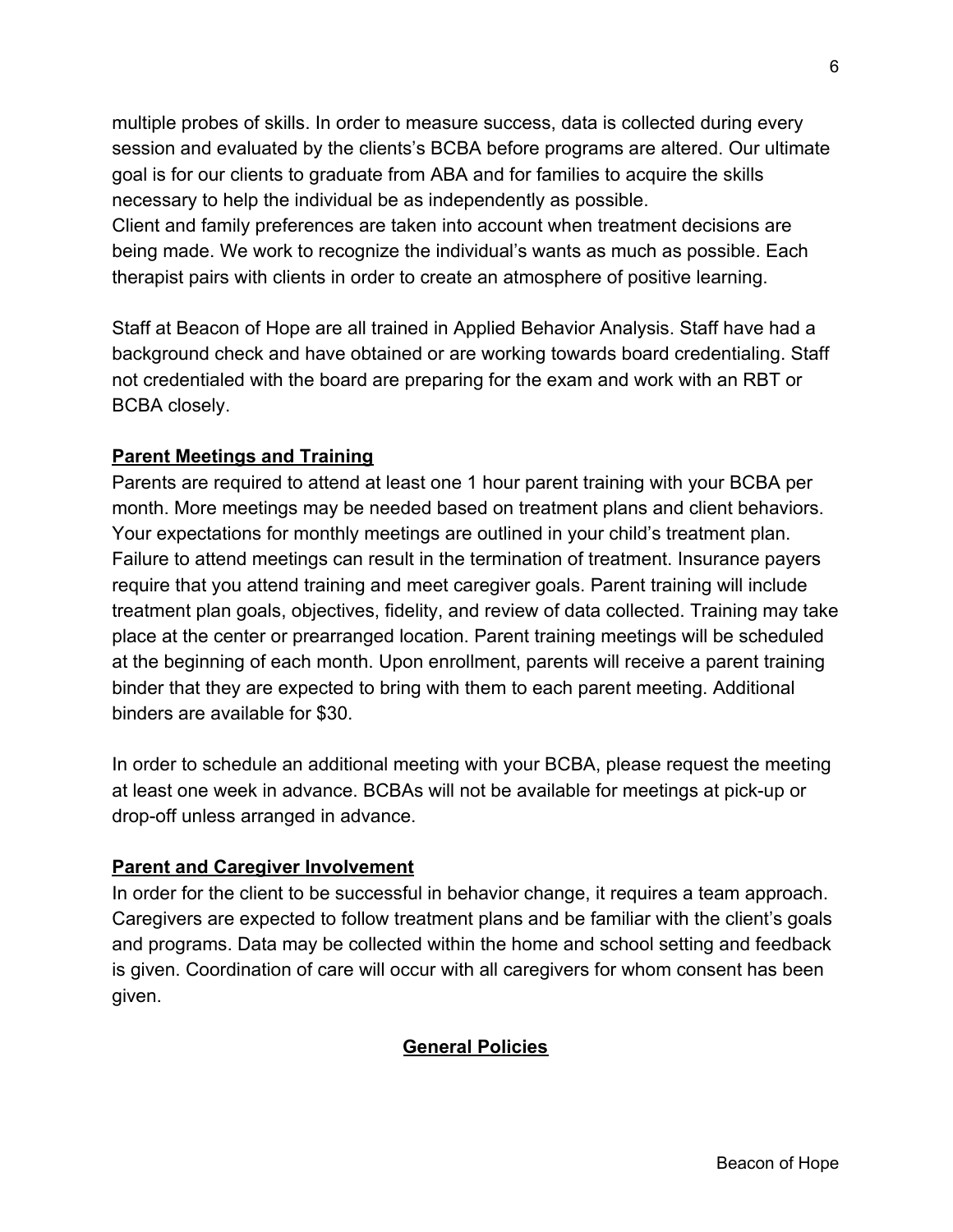**Items Needed:** Due to activities that clients are involved in for therapy and the length of the session the following are expected to be provided by the caregiver at drop-off. Failure to do so will be disruptive to therapy.

- Change of clothing
- Food items including snacks, drinks, and meals if applicable. Please include extra food for your child if they are working on food acquisition programs.
- Diapers and Wipes if applicable
- Items needed for treatment goals could be included but are not limited to toothbrush, toothpaste, hairbrush, or combs.
- Reinforcing items if requested

**Toileting and Diapering:** We use evidence-based potty training programming, social stories, behavior skills training, positive reinforcement. Negative punishment and punishment will not be used as part of potty training. Caregivers are expected to provide materials for potty training.

**Transportation:** Transportation for community outings may be necessary in order to generalize skills. A transportation agreement will need to be on file and updated every 6 months in order for your child to be transported by Beacon of Hope staff for community outings and field trips. Caregivers are expected to provide car seats if needed. Approved drivers are those who submit proof of a good driving record from the State of Alabama Department of motor vehicles, proof of insurance, vehicle registration and valid driver's license. Please see your child's BCBA to fill out a transportation agreement.

## **Setting of Therapy**

The setting of therapy will be determined based on each individual's behavior goals and staff availability. The setting can included center, community, school, and home. Clients may take walks in the community during center-based services.

## **Conflict of Interest**

Individuals related to clients receiving services may not serve on the treatment team. In order to protect the confidentiality of clients and their families as well as employees of Beacon of Hope we follow HIPAA guidelines, and employees are encouraged not to interact with current or former clients outside of therapy time. Such interaction includes personal relationships, email, and social media. BCBAs and RBTs both have a code of ethics that is expected to be followed at all times.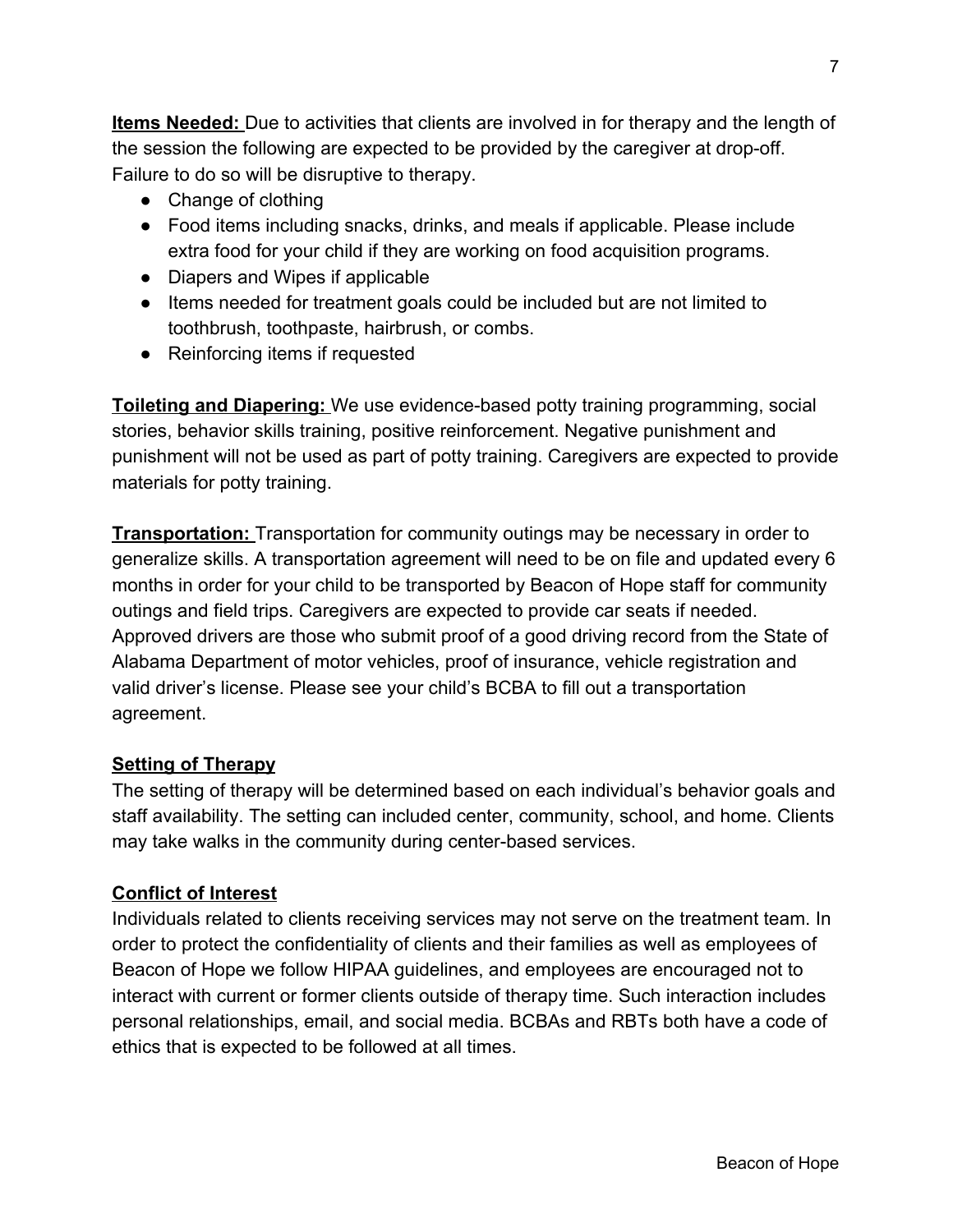**Communication:** Communication with Beacon of Hope should take place during business hours via phone and/ or email. Therapists are not available during off-hours and in case of emergency, you should call 9-1-1. The therapist will not engage in communication with caregivers in a manner that could violate HIPAA. If parents would like to receive photos or videos of only their child during therapy please fill out a media release. Media will be solely for the parents to view progress and see the modeling of programs.

**Reporting of Child Abuse and Neglect:** Any staff member who has reasonable cause to know or suspect that a child has been subjected to abuse or neglect or who has observed the child being subjected to circumstances or conditions that would reasonably result in abuse or neglect will immediately report such facts to the Dale County Department of Human Resources.

**Social Media Policy:** Our code of ethics prohibits staff from accepting friend requests from clients and their families we serve. Additionally, our code of ethics prohibits identifiable pictures from being posited on staff or company social media. Any photos that are posted on the company page are taken in a way such that the individual can not be identified.

## **Emergency and Safety Procedures**

**Communicable Diseases:** The BCBAs will contact Dale County Health Department to notify them of any reportable communicable illnesses.

**Illness Policy:** Young children frequently become mildly ill. Infants, toddlers, and preschoolers experience a yearly average of six respiratory infections (colds) and can expect one to two gastrointestinal infections (vomiting and/or diarrhea) each year. Deciding whether to keep your child at home or when to send a client home from the Center can be difficult. It is important for parents and caregivers to discuss what observations have been made and agree on a plan of action. If a specific diagnosis is made, e.g. strep throat, conjunctivitis, etc. please let Beacon of Hope know so other families can be alerted. The following is a guideline and recommendation for exclusion from the Center:

## **Disease or Symptom Need to stay at home?**

- Body Rash with fever Yes—seek medical attention. Any rash that spreads quickly, has open, weeping wounds and/or is not healing should be evaluated.
- Chicken Pox Yes—until blisters have dried and crusted (usually 6 days)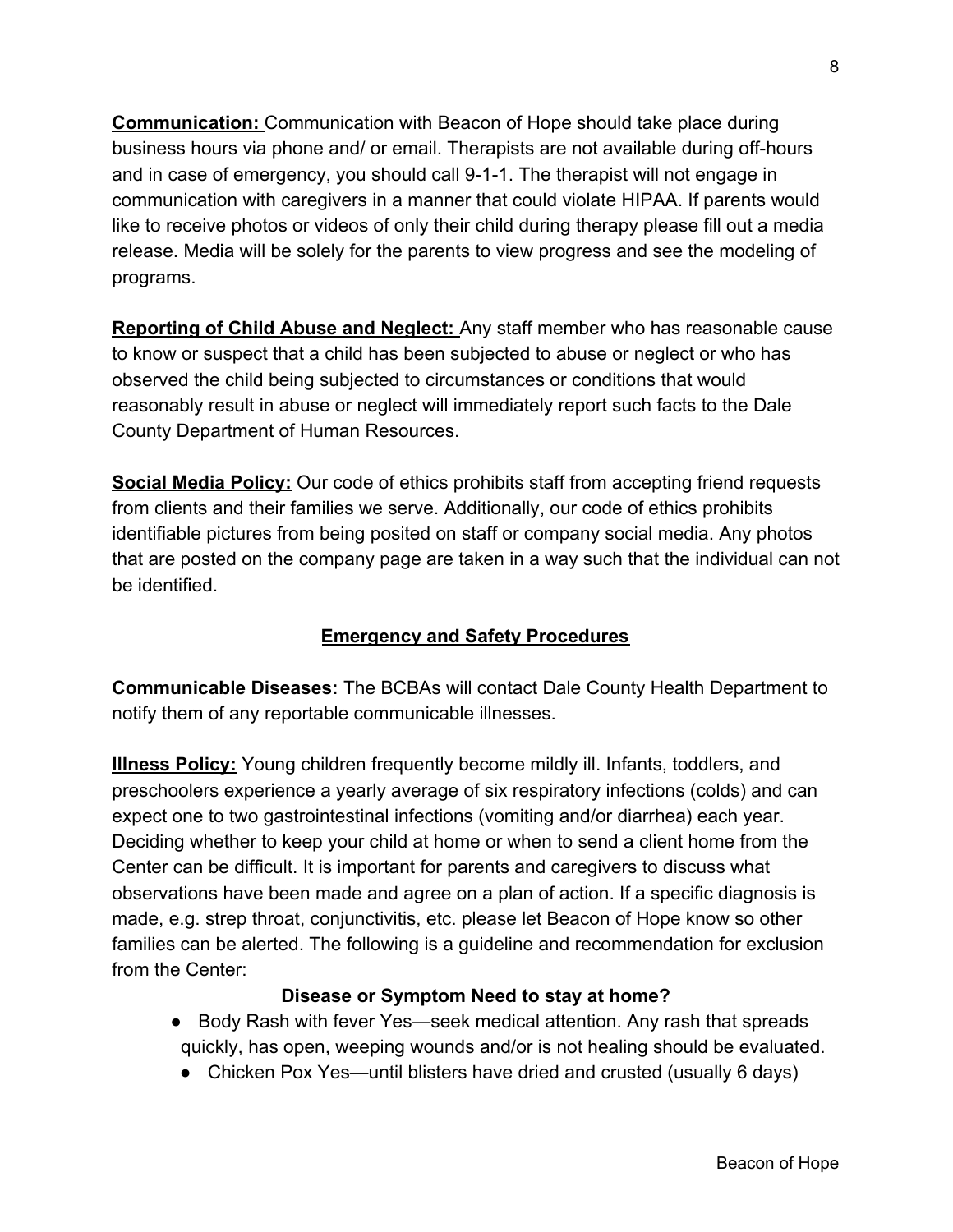- Conjunctivitis (Pink Eye) Yes—until 24 hours after treatment. If your health care provider decides not to treat your child, a note is needed
	- Coughing (severe, uncontrolled coughing or wheezing, rapid or difficulty in breathing) Yes—medical attention is necessary. Note: children with asthma may attend with a written health plan and authorization for medication/treatment
	- Coxsackie's Virus (hand, foot and mouth disease) Yes—child is no longer contagious once the symptomatic rash appears, unless the child has mouth sores or is drooling and then can continue treatment.
- Diarrhea (watery stools)—infectious Yes, your child should stay at home if not contained within the child's diaper or child is having two or more diapers within a one hour period. Child may return 24 hours after diarrhea has resolved. Yes, your child should stay at home if the diarrhea is accompanied by an illness such as fever or vomiting.
- Fever Yes—fever over 99 degrees and when fever is accompanied by behavior changes or symptoms of illness, such as rash, sore throat, vomiting, etc. Child may return 24 hours following the resolution of the fever and illness.
	- Hepatitis A Yes until 1 week after onset of jaundice and when able to participate in Center activities
		- Impetigo Yes until 24 hours after treatment starts
	- Measles, mumps and rubella Yes these are illnesses that are highly communicable and need to be diagnosed by a physician. Please report any suspicious cases to the Center so that follow-up can occur. If you have any concerns or suspected cases, please call the Center.
	- Mild cold symptoms A good rule of thumb is to keep a child home at the beginning of a cold—the most infectious time and when he or she feels the worst. Return to school when he does not have a persistent cough and he or she feels

## well

- Pertussis (whooping cough) Yes until 5 days of antibiotic therapy have been completed and a note from a health care provider indicates the child is no longer contagious
- Vomiting (2 or more episodes of vomiting in the previous 24 hours) Yes, the child should stay at home until 24 hours following the resolution of the vomiting. Observe for other signs of illness and for dehydration
	- RSV (respiratory syncytial virus) Yes until symptoms dissipate
- Ringworm Yes until after treatment has started Keep area covered for first 24 hrs of treatment
- Roseola Yes seek medical advice. A child with an identified rash and no fever may return to the Center
	- Strep Throat Yes until 24 hours after starting antibiotics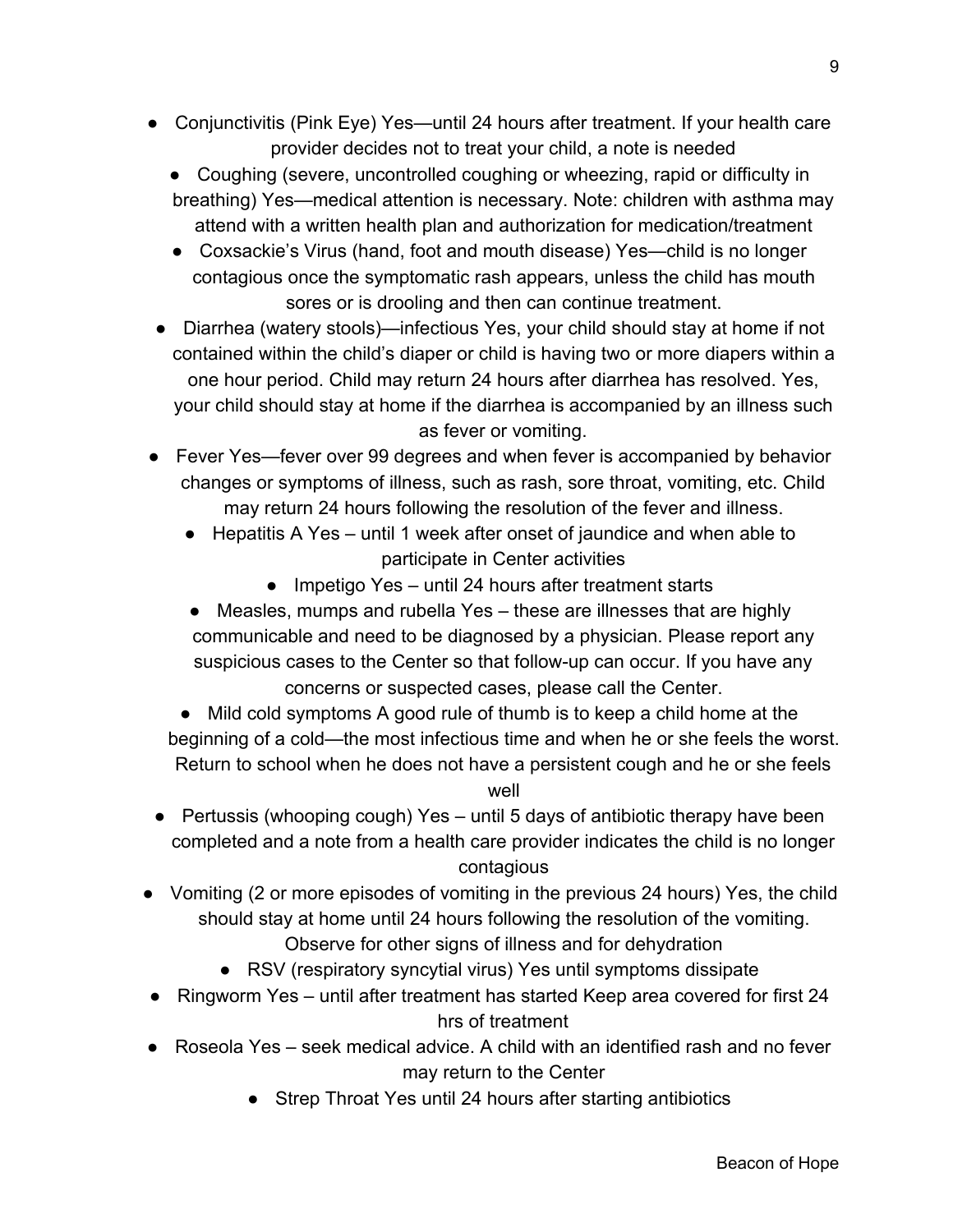- Upper respiratory complications large amount of yellow-green nasal discharge
	- extreme sleepiness ear pain fever (above 101 degrees) Yes—seek medical advice and decide whether your child should be in the Center
	- Yeast infections (thrush or candida diaper rash) No may attend if able to participate in Center activities. Follow good hand washing and hygiene ativities
		- Coronavirus symptoms- symptom free without medication for 72 hours. **Child may return 24 hours after the illness has resolved (fever free, diarrhea resolved)**

## **Inclement Weather Policy**

In general Beacon of Hope follows Ozark City Schools for closures. Please contact the center if you have a concern about getting your child to or from therapy due to weather.

## **Drop-off and Pick-up Procedures**

A consent form documenting treatment received must be signed at drop-off before caregiver leaves.

Sign-in and Sing-out sheets will be available in the drop-off area.

Once enrolling at Beacon of Hope you will be asked to fill out a surrogate caregiver permission form for each person other than biological parents whom you give permission to pick-up your child. Pick-up persons must have a valid ID. If parents are separated custody agreement must be on file. Please try to inform staff if someone out of the ordinary is picking up your child so we can inform the therapist.

## **Emergency Preparedness**

Clients and staff will practice exiting the building in case of fire. Additionally, clients and staff will practice a bad weather drill so that client sand staff are prepared in case of inclement weather such as a tornado. In the event of an emergency, BCBAs or staff will communicate with the parents through a phone call. If Emergency personnel is needed, parents will be informed.

## **Health Care Procedures**

**Client Records:** Our governing body requires us to keep records including data and session notes for a period of seven years and in line with HIPPA guidelines. Parents must sign release forms for behavior plans, session notes, and data. Documents may be requested at any time for the continuation of care. The client's record could be kept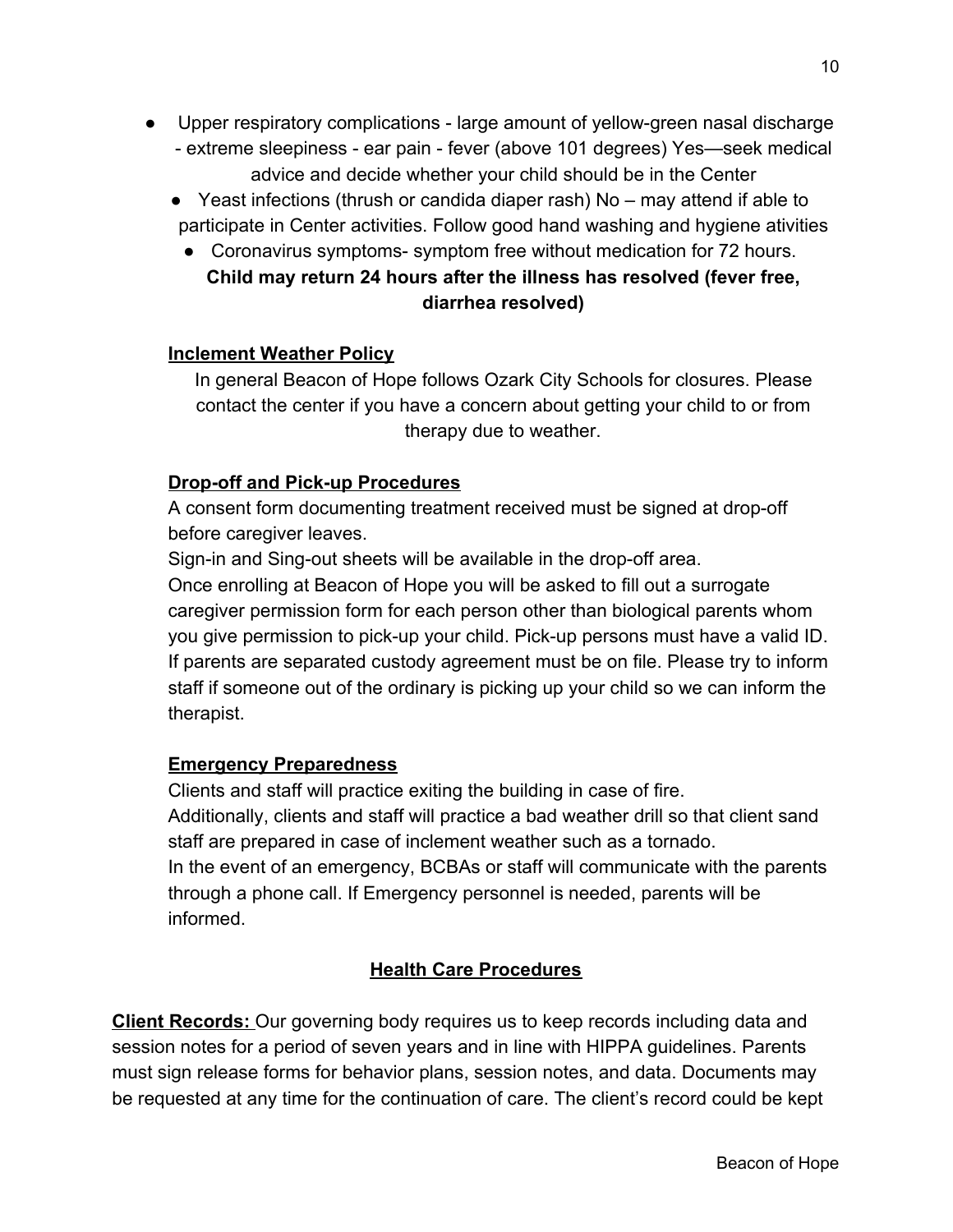as paper or electronically. Only necessary staff members will have access to files. Release of information may be requested from other providers and caregivers may be asked to sign a release.

**Accident, Illness, and Injuries:** We strive for your child's health and safety and do everything we can to prevent accidents from occurring. If an accident does occur we will notify the caregiver immediately and if medical attention is needed it will be provided based on urgency. We will also document any incidents and copies are available if requested. In case of a medical emergency, the center will call 9-1-1 for emergency help. In case of illness, the parent will be notified based on the illness policy outlined above.

**Medication Policy:** Beacon of Hope will work with parents, physicians and other prescribing health care professionals in administering medication to your child during session times. All necessary forms must be on file before your child can receive any type of medication from our staff. All medicine must be brought to the office in the original container with the prescribed label. Medication will be kept out of reach of clients in a locked container. If the medication requires refrigeration a refrigerator will be provided.

**HIPAA and Confidentiality policies:** HIPAA policy dictates that client information including medical history and identifying information is not to be discussed with those not relevant to the child' s treatment. In order to protect confidentiality, the staff has been instructed not to discuss medical information within earshot of other adults at the center or elsewhere. Client files are to use initials instead of full names whenever possible. Client files will not leave the center without medical justification. Release forms are required before information can be shared with other providers. Observation forms are required before parents can observe within the clinic.

**Complaints:** If there is a concern that arises with your child's treatment please contact their BCBA. You can schedule a meeting by calling the office. RBTs can not alter treatment plan decisions without the direction of a BCBA. BCBAs and RBTs are certified by the behavior analyst certification board (BACB). If you feel that ethics have been violated you can contact the BACB.com with concerns.

## **NONDISCRIMINATION POLICY**

 Centrum ABA, LLC does not exclude, deny benefits to, or otherwise discriminate against any person on the grounds of race, color, or national origin, or on the basis of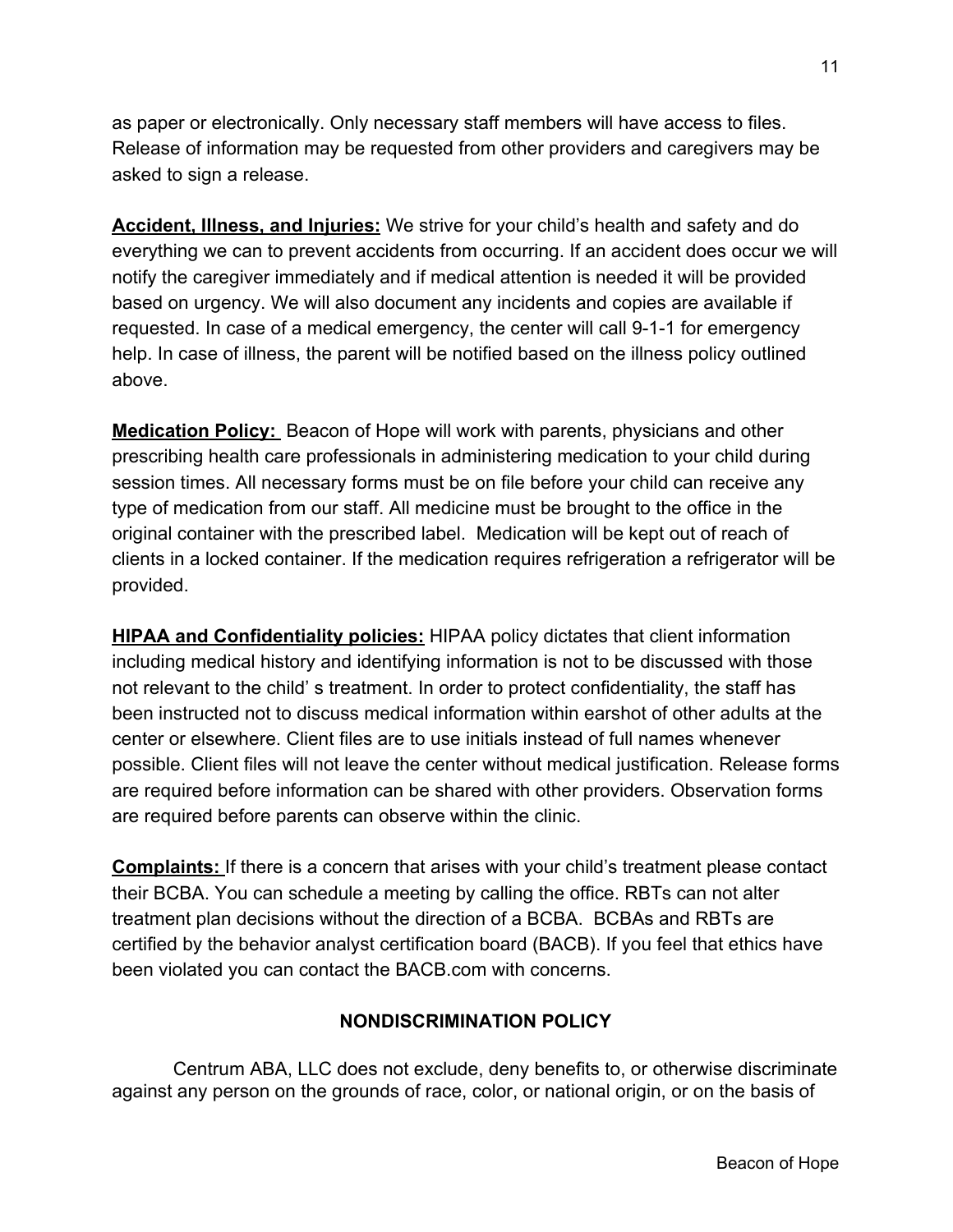disability or age in admission to, participation in, or receipt of the services and benefits of any of its programs and activities or in employment therein, whether carried out by Centrum ABA, LLC directly or through a contractor or any other entity with whom the Centrum ABA, LLC arranges to carry out its programs and activities.

This statement is in accordance with the provisions of Title VI of the Civil Rights Act of 1964, Section 504 of the Rehabilitation Act of 1973, the Age Discrimination Act of 1975, Section 1557 of the Patient Protection and Affordable Care Act of 2010, and Regulations of the U.S. Department of Health and Human Services issued pursuant to the Acts, Title

45 Code of Federal Regulations Part 80, 84, and 91. (Other Federal Laws and Regulations provide similar protection against discrimination on grounds of sex and creed.)

In case of questions concerning this policy, or in the event of a desire to file a complaint alleging violations of the above, please contact:

Centrum ABA, LLC Shelby Dipilla, Coordinator 334-477-4686 (call or text)

The following is a notice of nondiscrimination which was found to be acceptable as a shortened version of a provider's adopted policy of nondiscrimination. Owing to its brevity, such a statement is more convenient to include in publications, announcements, advertisements, etc., than the complete policy.

Centrum ABA, LLC does not discriminate against any person on the basis of race, color, national origin, disability, or age in admission, treatment, or participation in its programs, services and activities, or in employment. For further information about this policy, contact: Centrum ABA, LLC, Shelby Dipilla, Coordinator, 334-477-4686 (call or text)

PROCEDURE FOR COMMUNICATING INFORMATION TO PERSONS WITH SENSORY IMPAIRMENTS

 Centrum ABA, LLC will take such steps as are necessary to ensure that qualified persons with disabilities, including those with impaired sensory or speaking skills, receive effective notice concerning benefits or services or written material concerning waivers of rights or consent to treatment. All aids needed to provide this notice are provided without cost to the person being served.

For Persons With Hearing Impairments: Qualified sign-language interpreter for persons who are deaf/hearing impaired and who use sign-language as their primary means of communication, the following procedure has been developed and resources identified for obtaining the services of a qualified sign-language interpreter to communicate both verbal and written information: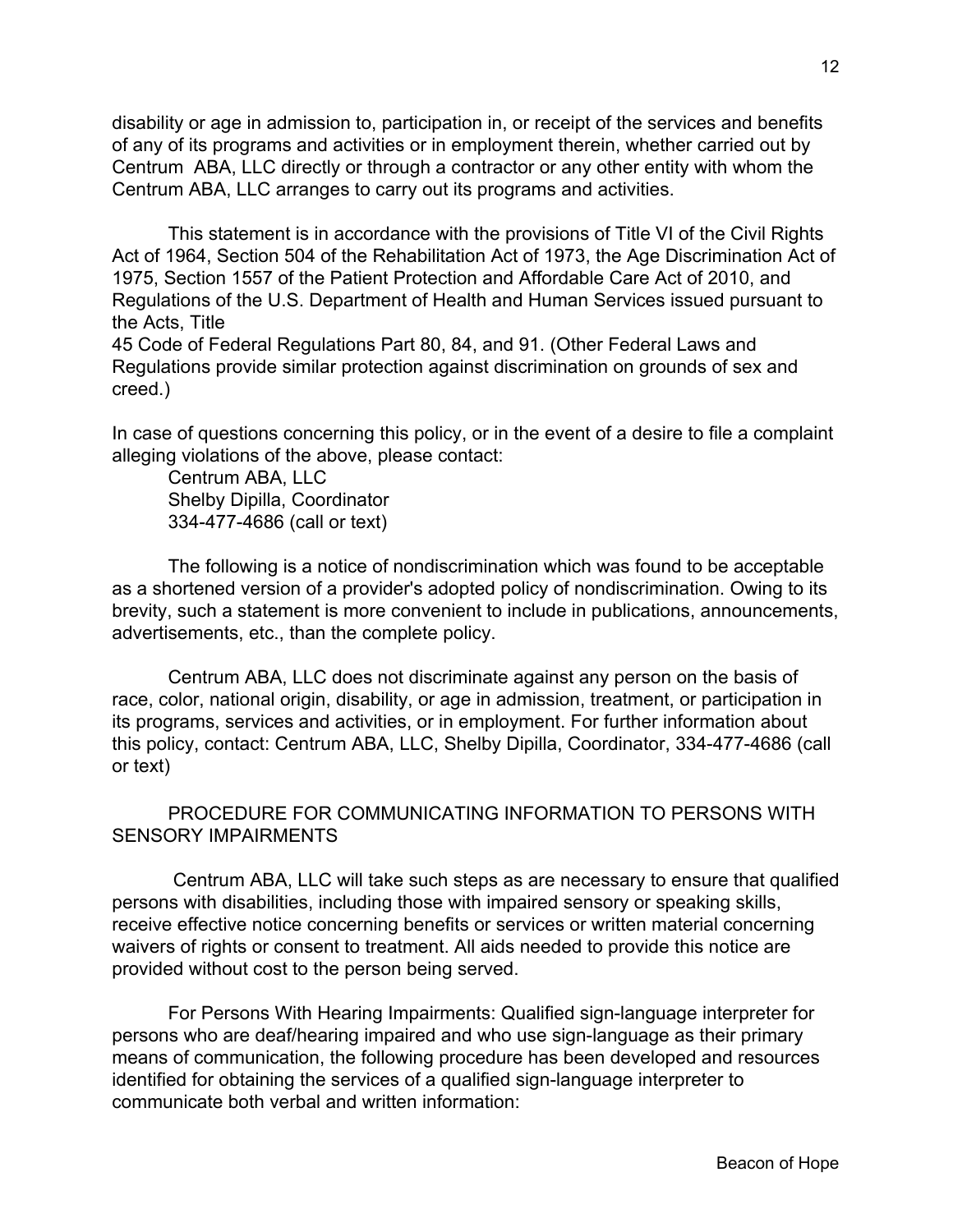Shelby Dipilla will obtain sign language interpreter as needed from:

Alabama Institute for Deaf and Blind, Dothan Regional Center 111 Medical Drive Dothan, AL 36303 Tel: (334) 677-6270, Fax: (334) 793-7044, VP: (334) 245-9331

Family members and caregivers will be offered training from AIDB as needed.

Note: Family members and friends should be used as interpreters only if: 1) the patient/client has been made aware of the availability of qualified sign-language interpreters at no additional charge and, without any coercion whatsoever, chooses the services of family members or friends). 2) If no interpreters are available in your community (within 30 miles of provider).

For Persons With Visual Impairments: Reader/staff will communicate the content of written materials concerning benefits, services, waivers of rights, and consent to treatment forms by reading them out loud to visually impaired persons.

For Persons With Speech Impairments: Writing materials, typewriters, TDD, and computers are available to facilitate communication concerning program services and benefits, waivers of rights, and consent to treatment forms.

## **Client Rights**

A client has the following rights: 1. To be treated with dignity, respect, and consideration; 2. Not to be discriminated against based on race, national origin, religion, gender, sexual orientation, age, disability, marital status, diagnosis, or source of payment; 3. To receive treatment that: a. Supports and respects the client's individuality, choices, strengths, and abilities; b. Supports the client's personal liberty and only restricts the client's personal liberty according to a court order; by the client's general consent; or as permitted in this Chapter; and c. Is provided in the least restrictive environment that meets the client's treatment needs; 4. Not to be prevented or impeded from exercising the client's civil rights unless the client has been adjudicated incompetent or a court of competent jurisdiction has found that the client is unable to exercise a specific right or category of rights; 5. To submit grievances to agency staff members and complaints to outside entities and other individuals without constraint or retaliation; 6. To have grievances considered by a licensee in a fair, timely, and impartial manner; 7. To seek, speak to, and be assisted by legal counsel of the client's choice, at the client's expense; 8. To receive assistance from a family member, designated representative, or other individual in understanding, protecting, or exercising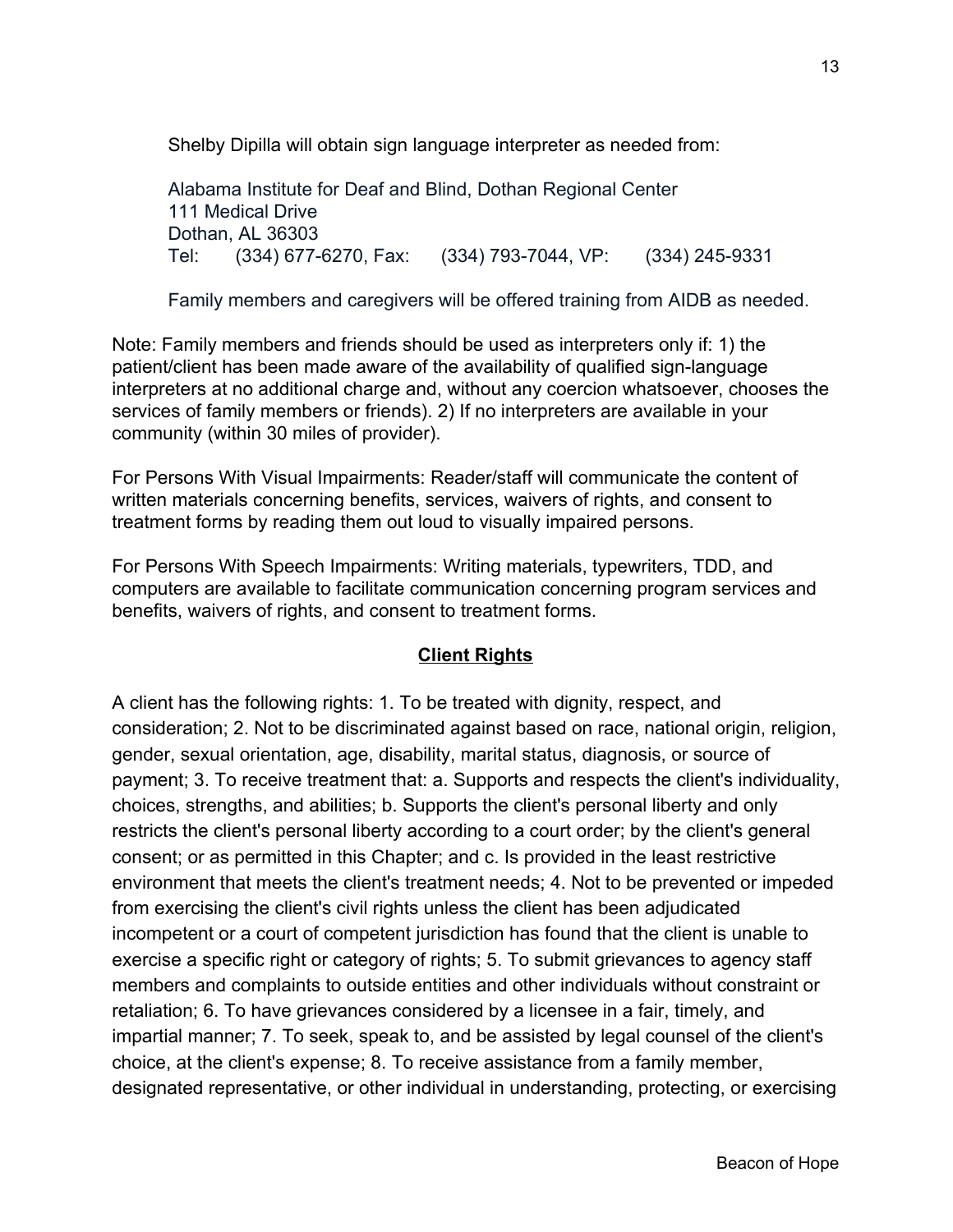the client's rights; 9. If enrolled by the Department or a regional behavioral health authority as an individual who is seriously mentally ill, to receive assistance from human rights advocates provided by the Department or the Department's designee in understanding, protecting, or exercising the client's rights; 10. To have the client's information and records kept confidential and released only as permitted under R9-20-211 11. To privacy in treatment, including the right not to be fingerprinted, photographed, or recorded without general consent, except: a. For photographing for identification and administrative purposes, as provided by A.R.S. § 36-507(2); b. For a client receiving treatment according to A.R.S. Title 36, Chapter 37; c. For video recordings used for security purposes that are maintained only on a temporary basis; or d. As provided in R9-20-602(A)(5); 12. To review, upon written request, the client's own record during the agency's hours of operation or at a time agreed upon by the clinical director, except as described in R9-20-211(A)(6); 13. To review the following at the agency or at the Department: a. This Chapter; b. The report of the most recent inspection of the premises conducted by the Department; c. A plan of correction in effect as required by the Department; d. If the licensee has submitted a report of inspection by a nationally recognized accreditation agency in lieu of having an inspection conducted by the Department, the most recent report of inspection conducted by the nationally recognized accreditation agency; and e. If the licensee has submitted a report of inspection by a nationally recognized accreditation agency in lieu of having an inspection conducted by the Department, a plan of correction in effect as required by the nationally recognized accreditation agency; 14. To be informed of all fees that the client is required to pay and of the agency's refund policies and procedures before receiving a behavioral health service, except for a behavioral health service provided to a client experiencing a crisis situation; a. Please check with the Centrum ABA Center billing office for questions 15. To receive a verbal explanation of the client's condition and a proposed treatment, including the intended outcome, the nature of the proposed treatment, procedures involved in the proposed treatment, risks or side effects from the proposed treatment, and alternatives to the proposed treatment; 16. To be offered or referred for the treatment specified in the client's treatment plan; 17. To receive a referral to another agency if the agency is unable to provide a behavioral health service that the client requests or that is indicated in the client's treatment plan; 18. To give general consent and, if applicable, informed consent to treatment, refuse treatment or withdraw general or informed consent to treatment, unless the treatment is ordered by a court according to A.R.S. Title 36, Chapter 5, is necessary to save the client's life or physical health, or is provided according to A.R.S. § 36-512; 19. To be free from: a. Abuse; b. Neglect; c. Exploitation; d. Coercion; e. Manipulation; f. Retaliation for submitting a complaint to the Department or another entity; g. Discharge or transfer, or threat of discharge or transfer, for reasons unrelated to the client's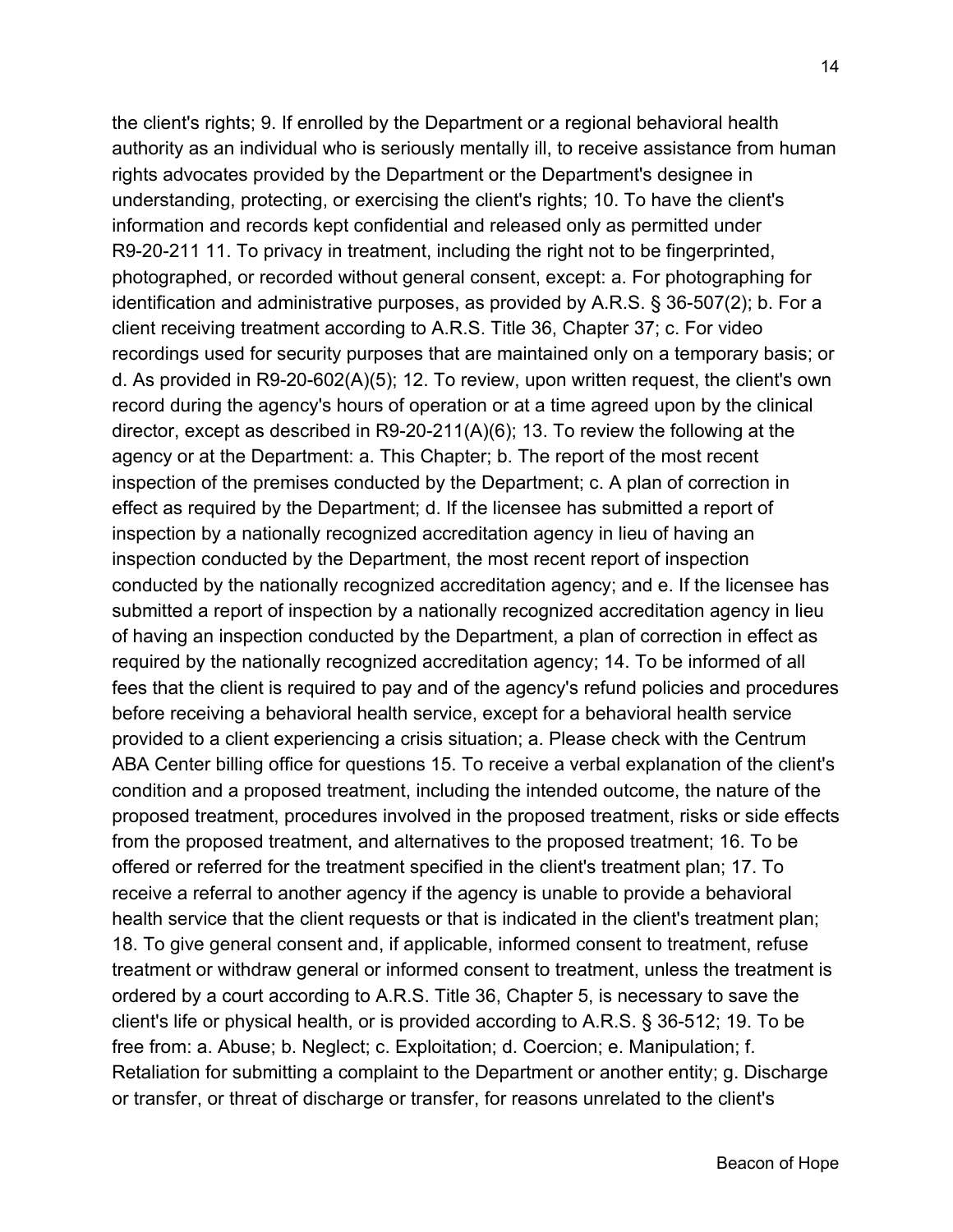treatment needs, except as established in a fee agreement signed by the client or the client's parent, guardian, custodian, or agent; h. Treatment that involves the denial of: i. Food, ii. The opportunity to sleep, or iii. The opportunity to use the toilet; and iv. Restraint or seclusion, of any form, used as a means of coercion, discipline, convenience, or retaliation; 20. To participate or, if applicable, to have the client's parent, guardian, custodian or agent participate in treatment decisions and in the development and periodic review and revision of the client's written treatment plan; 21. To control the client's own finances except as provided by A.R.S. § 36-507(5); 22. To participate or refuse to participate in religious activities; 23. To refuse to perform labor for an agency, except for housekeeping activities and activities to maintain health and personal hygiene; 24. To be compensated according to state and federal law for labor that primarily benefits the agency and that is not part of the client's treatment plan; 25. To participate or refuse to participate in research or experimental treatment; 26. To give informed consent in writing, refuse to give informed consent, or withdraw informed consent to participate in research or in treatment that is not a professionally recognized treatment; 27. To refuse to acknowledge gratitude to the agency through written statements, other media, or speaking engagements at public gatherings; 28. To receive behavioral health services in a smoke-free facility, although smoking may be permitted outside the facility. Persons with developmental disabilities have the same rights as other US citizens including: • To be treated with dignity and respect. • To expect that the personnel caring for him/her will be current in skills and knowledge of their field of employment. • To be served without regard to age, race, color, creed, sex, nationality, ancestry and disability. • Protection from physical, psychological, verbal, or sexual abuse • Access to public education • Equal employment opportunities & compensation • Placement evaluations • Individual Support Program Plan (ISP) • Right to ISP notes, participate in ISP & placement decisions • Own, sell, lease property, marry, petition • Presumption of Legal Competency • Residential Program clients: right to humane, clean environment, communication, visits, personal property, live in least restrictive environment • Right to withdraw from service • Right to be informed of rights upon admission to service Under the Americans with Disabilities Act, Centrum ABA Center must make reasonable accommodations to allow a person with disabilities take part in a program or service. For example, this means that if necessary, Centrum ABA Center must provide a sign language interpreter for people who are deaf, a wheelchair accessible location, or enlarged printed materials. It also means that Centrum ABA Center will take any other reasonable action that allows you to take part in understanding a program or activity, including making reasonable changes to an activity. If you believe that you will not be able to understand or take part in a activity because of your disability, please let us know of your needs in advance if at all possible. Please contact: Centrum ABA Center at 334-477-4686.